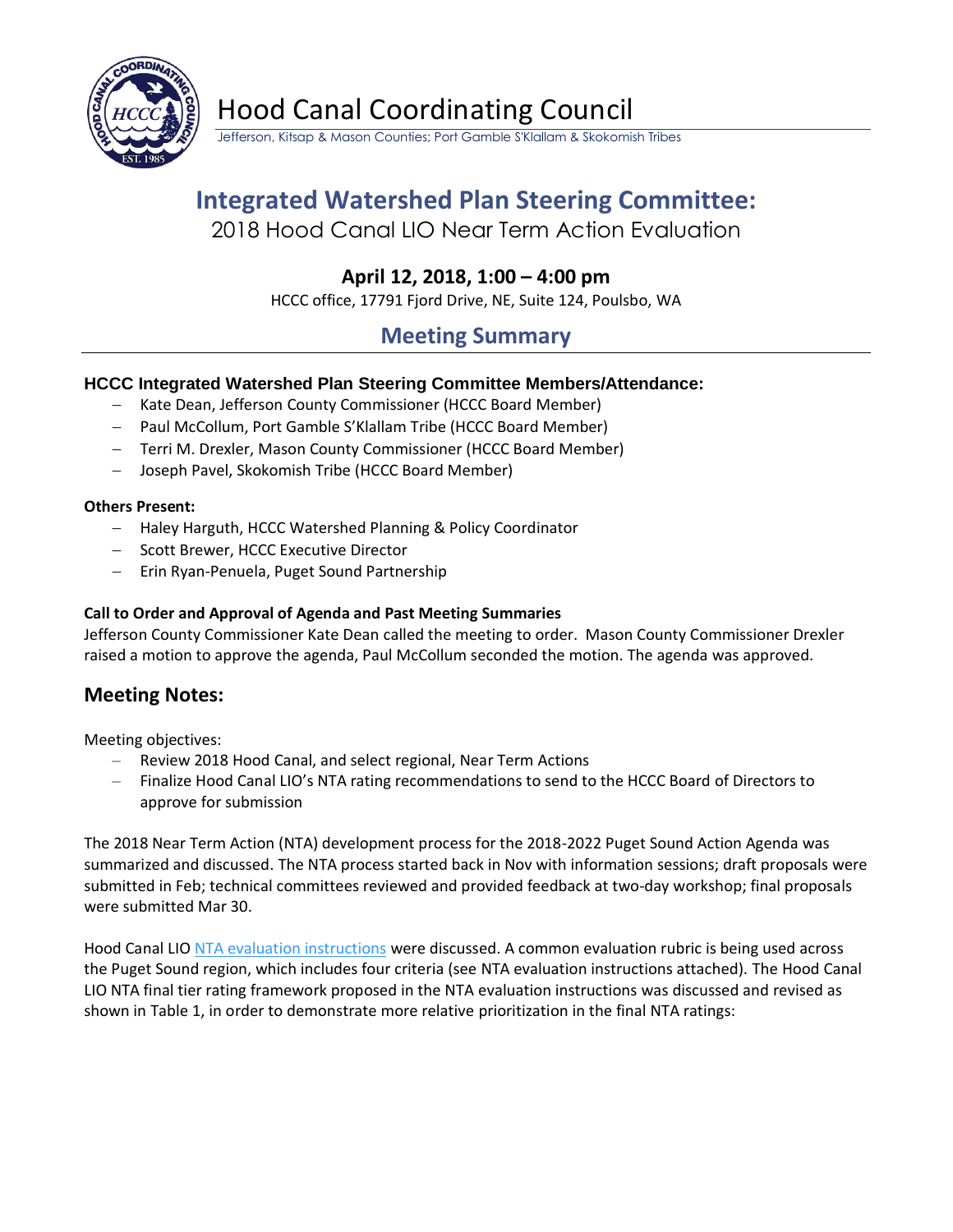#### Table 2: Draft 2018 Hood Canal LIO NTA Ratings (cont.)

| <b>Final Tier</b> | Avg. Final Score Range | Revised Avg. Score Range |
|-------------------|------------------------|--------------------------|
| 1st               | $4.0 - 3.25$           | $4 - 3.5$                |
| 2nd               | $3.0 - 2.75$           | $3.25 - 2.75$            |
| 3rd               | $2.5 - 2.0$            | $2.5 - 2.0$              |
| Out:              | $1.75 - 1.0$           | $1.75 - 1.0$             |
|                   | Or $1+red$             | $Or 1 + red$             |

#### **Table 1**: Hood Canal LIO NTA Final Tier Score Framework

All 46 local Hood Canal NTAs were reviewed and evaluated, in addition to three regional or soundwide NTAs. IWP Steering Committee members presented their comments on the NTAs they were pre-assigned to review (see Hood Canal LIO NTA Evaluation Instructions attached). Draft NTA reviewer feedback was consulted for recommended revisions, and final NTA proposal documents were reviewed. HCCC staff provided input about NTAs to inform the IWP Steering Committee's evaluation of each criteria. Steering Committee members proposed ratings and discussed before determining the final recommended ratings, shown in table 2 (attached). Comments are summarized and included, where appropriate. NTA ratings are considered draft until approved by the HCCC Board of Directors at the April 18, 2018 meeting.

Jefferson County Commissioner Kate Dean adjourned the meeting.

#### **Recommendation to the Board of Directors:**

Recommendation to adopt draft 2018 Hood Canal LIO NTA ratings for inclusion in the Puget Sound Action Agenda regional NTA review.

#### **Documents distributed:**

[Hood Canal LIO NTA Evaluation Instructions](https://hcccwagov.box.com/s/57138b3hcogxy710jmnco9nbar08zgfe)

[Hood Canal LIO NTA Proposals](https://hcccwagov.box.com/s/62d4qy6bcza43df2hmn5qa7jzm27mvir)

[Hood Canal LIO Draft NTA Review Feedback](https://hcccwagov.box.com/s/vo5xh8vky7jw0ezv0a4sjhwyd7ec6eha)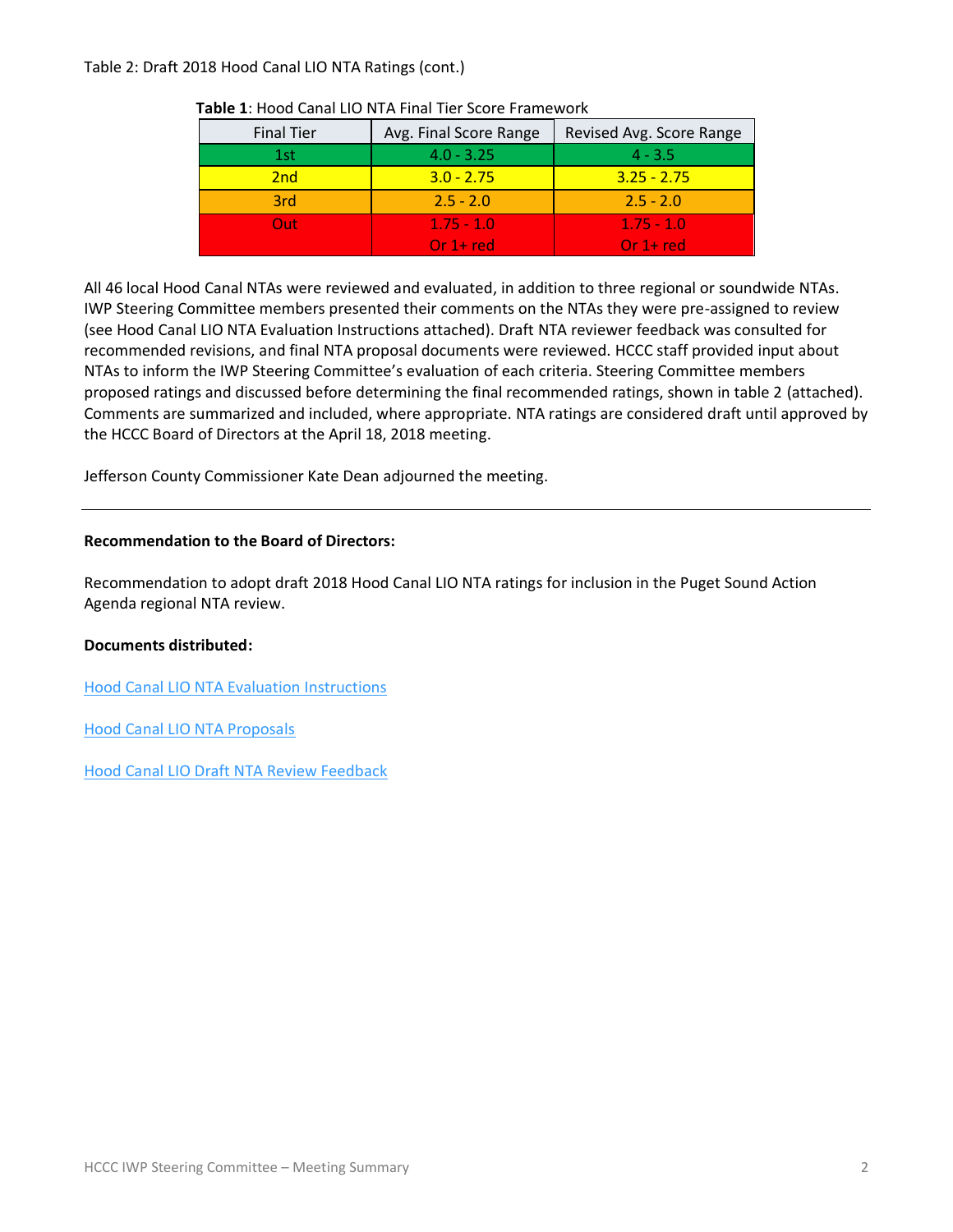### Table 2: Draft 2018 Hood Canal LIO NTA Ratings

|           | <b>NTA Name</b>                                                                                                                  | Owner                                   |                |                           | <b>Criteria Rating</b> |                |                   |                                                                                                                                                                                                                          |  |  |
|-----------|----------------------------------------------------------------------------------------------------------------------------------|-----------------------------------------|----------------|---------------------------|------------------------|----------------|-------------------|--------------------------------------------------------------------------------------------------------------------------------------------------------------------------------------------------------------------------|--|--|
| ID        |                                                                                                                                  |                                         | Align-         | Likelihood of<br>Success: |                        | Contri-        | <b>Final Tier</b> | <b>Evaluation Comments</b>                                                                                                                                                                                               |  |  |
|           |                                                                                                                                  |                                         | ment           |                           |                        | bution to      | (Avg.)            |                                                                                                                                                                                                                          |  |  |
|           |                                                                                                                                  |                                         |                | Human                     | Tech.                  | Recovery       |                   |                                                                                                                                                                                                                          |  |  |
|           | Nearshore/Marine Habitat & Assessments                                                                                           |                                         |                |                           |                        |                |                   |                                                                                                                                                                                                                          |  |  |
|           | 2018-0170   Point Wilson Shoreline Restoration Planning and Design                                                               | WA Sea Grant                            | $\overline{3}$ | $\overline{\mathbf{3}}$   | $\overline{3}$         | $\Delta$       | 3.25              | Could benefit S. Chum, but is not a top priority area; Ecosystem<br>outcomes align with IWP; Ambitious; Questions that 30% design<br>feasible in 4yr timeframe                                                           |  |  |
| 2018-0638 | Discovery Bay Shoreline Armor Removal                                                                                            | NW Straits Found.                       | $\overline{A}$ | Δ                         | $\overline{3}$         | $\Delta$       | 3.75              | Aligns with S. Chum priorities; Questions about impacts on shellfish<br>beds                                                                                                                                             |  |  |
| 2018-0512 | Jefferson County Parks Shoreline Armor Removal                                                                                   | Jefferson MRC                           | $\overline{3}$ | $\overline{A}$            | $\overline{4}$         | $\overline{3}$ | 3.5               | Aligns with IWP strategy; not a highest priority action                                                                                                                                                                  |  |  |
| 2018-0381 | Develop and test solutions to decrease steelhead mortality at the Hood<br>Canal Bridge                                           | <b>HCCC</b>                             | $\overline{4}$ | $\overline{A}$            | $\boldsymbol{\Lambda}$ | $\Delta$       | $\overline{4}$    | High priority for steelhead and S. Chum (and all salmonids) recovery                                                                                                                                                     |  |  |
| 2018-0295 | Investigation of nutrients, phytoplankton and food web interactions in<br>the Eastern Strait of Juan de Fuca and Admiralty Inlet | Jamestown<br>S'Klallam Tribe            | $\overline{4}$ | $\overline{A}$            | $\Delta$               | 4              | $\overline{4}$    | High priority for S. Chum recovery to fill info gaps on food web,<br>climate/PDO impacts, etc.                                                                                                                           |  |  |
| 2018-0095 | Seal Rock armoring removal                                                                                                       | NW Straits Found.                       | $\overline{3}$ | Δ                         | $\Delta$               | $\Delta$       | 3.75              | Aligns with IWP strategy; not a highest priority action                                                                                                                                                                  |  |  |
|           | Freshwater/Salmon Habitat & Assessments                                                                                          |                                         |                |                           |                        |                |                   |                                                                                                                                                                                                                          |  |  |
| 2018-0174 | Snow Creek LWD Restoration Project                                                                                               | N. Oly. Salmon<br>Coalition             | $\overline{4}$ | $\overline{\mathbf{3}}$   | $\boldsymbol{\Lambda}$ | $\Delta$       | 3.75              | Aligns with LE call for habitat projects; High priority watershed for S.<br>Chum recovery; Landowner willingness constraints                                                                                             |  |  |
| 2018-0175 | Snow/Salmon Reconnection Feasibility Project                                                                                     | N. Oly. Salmon<br>Coalition             | $\overline{4}$ | $\overline{A}$            | $\boldsymbol{\Lambda}$ | $\Delta$       | $\overline{4}$    | Aligns with LE call for habitat projects; High priority watershed for S.<br>Chum recovery; Landowner willingness constraints                                                                                             |  |  |
| 2018-0179 | Chimacum Creek Restoration and Protection Plan: Phase 2                                                                          | N. Oly. Salmon<br>Coalition             | $\overline{4}$ | Δ                         | 3                      | $\overline{A}$ | 3.75              | Aligns with multiple strategies; Coordinated effort addressing land<br>use, riparian restoration, water quality, agriculture; ; Did not address<br>many reviewer questions (details are in plan (not incl. in proposal)) |  |  |
| 2018-0723 | Complete watershed-scale planning for Dabob Bay Natural Area in<br><b>Hood Canal</b>                                             | WA Dept. of<br><b>Natural Resources</b> | $\overline{3}$ | $\overline{\mathbf{3}}$   | $\overline{3}$         | $\overline{3}$ | 3 <sup>7</sup>    | Aligns with multiple IWP strategies for nearshore S. Chum habitat; Did<br>not demonstrate coordination with partners; ; Questions about need<br>for more planning/protection/restoration in area                         |  |  |
| 2018-0818 | Tarboo-Dabob Bay Shoreline Acquisition and Restoration Project                                                                   | <b>NW Watershed</b><br>Institute        | $\overline{3}$ | $\overline{A}$            | $\Delta$               | $\Delta$       | 3.75              | Aligns with IWP strategy; Not a high priority for S. Chum; New data<br>suggests Dabob is highly used rearing habitat for many stocks                                                                                     |  |  |
| 2018-0838 | Outreach and assessment for acquisition and restoration within the<br>Dabob Bay Natural Area                                     | <b>NW Watershed</b><br>Institute        | $\overline{3}$ | Δ                         | $\Delta$               | $\overline{3}$ | 3.5               | Aligns with IWP strategy; Not a high priority for S. Chum                                                                                                                                                                |  |  |
| 2018-0847 | Anderson Creek and Shoreline Restoration Project - Phase II                                                                      | NW Watershed<br>Institute               | $\overline{3}$ | $\Delta$                  | $\boldsymbol{\Lambda}$ | $\overline{2}$ | 3.25              | Aligns with IWP strategy; Not a high priority for S. Chum; Not in LE<br>4YWP; Not a significant lift                                                                                                                     |  |  |
| 2018-0369 | Jakeway Creek Forest, Farm and Fish                                                                                              | Jefferson Land<br>Trust                 | $\overline{3}$ | $\overline{A}$            | $\boldsymbol{\Lambda}$ | $\overline{3}$ | 3.5               | Aligns with multiple IWP strategies; not a S. Chum priority site                                                                                                                                                         |  |  |
| 2018-0139 | Lower Big Quilcene River Multiple Benefits Restoration and Protection<br>Project                                                 | <b>HC Salmon</b><br>Enhancement Grp.    | $\overline{4}$ | $\overline{4}$            | 3                      | $\Delta$       | 3.75              | Aligns with LE call for habitat projects; High priority watershed for S.<br>Chum recovery                                                                                                                                |  |  |
| 2018-0164 | Dosewallips Floodplain Multiple Benefits Phase I: Coordination and<br>Plan Development                                           | Jefferson Co                            | $\overline{A}$ | 3                         | $\overline{3}$         | 4              | 3.5               | Aligns with LE call for habitat projects; Ambitious                                                                                                                                                                      |  |  |

HCCC IWP Steering Committee – Meeting Summary 3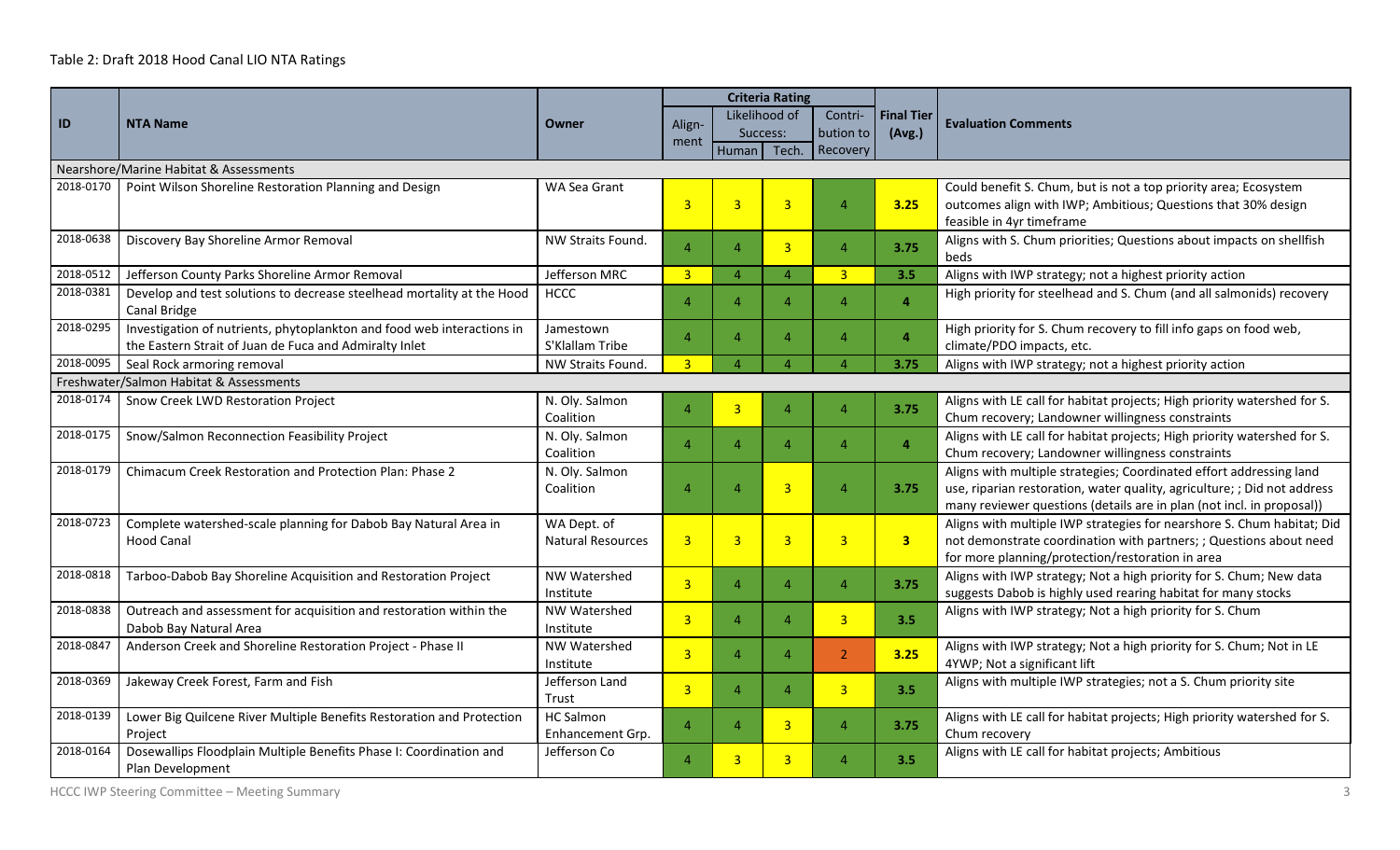| 2018-0688            | Dosewallips Floodplain Multiple Benefits Phase II: Plan Implementation                                                                      | Jefferson Co                            | $\overline{A}$ | $\overline{3}$          | $\overline{3}$ | $\Delta$               | 3.5            | Aligns with LE call for habitat projects; Ambitious; Not yet planned,<br>questions about feasibility of timeline                                                                           |
|----------------------|---------------------------------------------------------------------------------------------------------------------------------------------|-----------------------------------------|----------------|-------------------------|----------------|------------------------|----------------|--------------------------------------------------------------------------------------------------------------------------------------------------------------------------------------------|
| 2018-0244            | Duckabush River Acquisition and Restoration                                                                                                 | Jefferson Land<br>Trust                 | $\overline{4}$ | $\Delta$                | $\overline{4}$ | $\overline{4}$         | $\overline{4}$ | Aligns with LE call for habitat projects                                                                                                                                                   |
| 2018-0146            | A Multi-Benefit Restoration of the Lower Duckabush River and Estuary                                                                        | <b>HC Salmon</b><br>Enhancement Grp.    | $\overline{4}$ | $\overline{3}$          | $\overline{3}$ | $\boldsymbol{\Lambda}$ | 3.5            | Aligns with LE call for habitat projects; WSDOT not yet onboard;<br>Ambitious; Waiting on federal appropriation                                                                            |
| 2018-0278            | Duckabush Oxbow Side Channel Restoration                                                                                                    | <b>HC Salmon</b><br>Enhancement Grp.    | $\overline{A}$ | Δ                       | $\overline{A}$ | $\Delta$               | $\overline{a}$ | Aligns with LE call for habitat projects                                                                                                                                                   |
| 2018-0743            | Protect vital riparian, estuary, wetland and forest habitat within the<br>Dewatto River Watershed and restore ecologically important lands. | WA Dept. of<br><b>Natural Resources</b> | $\overline{A}$ | $\overline{3}$          | $\overline{A}$ | $\Delta$               | 3.75           | S. Chum priority watershed; could address S. Chum spatial<br>structure/diversity; Little partner engagement                                                                                |
| 2018-0260            | South Fork Skokomish Fish Passage                                                                                                           | Mason<br><b>Conservation Dist.</b>      | $\overline{4}$ | $\overline{2}$          | $\overline{4}$ | $\overline{3}$         | 3.25           | Not a high priority for S. Chum; High priority for spring chinook; Refer<br>to Skokomish Chinook Recovery Plan; Lacking detail on partner<br>engagement; Not highest priority in near term |
| 2018-0207            | Skokomish Watershed Integrated Floodplain Management                                                                                        | Mason<br>Conservation Dist.             | $\overline{4}$ | $\overline{4}$          | $\overline{3}$ | $\overline{3}$         | 3.5            | Aligns with LE call for habitat projects                                                                                                                                                   |
| 2018-0977            | Skokomish River USACE Project Support                                                                                                       | Mason<br>Conservation Dist.             | $\overline{4}$ | 3                       | $\overline{4}$ | $\overline{4}$         | 3.75           | Aligns with LE call for habitat projects; Lacks detail on<br>partner/stakeholder engagement                                                                                                |
| 2018-0978            | Skokomish Watershed LWD Treatments                                                                                                          | Mason<br><b>Conservation Dist.</b>      | $\overline{4}$ | $\overline{\mathbf{3}}$ | 3              | $\overline{A}$         | 3.5            | Aligns with LE call for habitat projects; Lacks detail on partners; Lacks<br>detail                                                                                                        |
| 2018-0979            | Skokomish Watershed Restoration Project Development and<br><b>Agricultural Coordination</b>                                                 | Mason<br>Conservation Dist.             | $\overline{4}$ | $\overline{\mathbf{3}}$ | 3              | $\boldsymbol{\Lambda}$ | 3.5            | Aligns with LE call for habitat projects; Ambitious; Ambitious                                                                                                                             |
| 2018-0980            | Vance Creek Watershed Restoration Assessment                                                                                                | Mason<br>Conservation Dist.             | $\overline{4}$ | $\overline{4}$          | $\overline{A}$ | $\boldsymbol{\Lambda}$ | $\overline{4}$ | Aligns with LE call for habitat projects                                                                                                                                                   |
| 2018-0294            | Tahuya River Watershed Assessment and Restoration                                                                                           | <b>HC Salmon</b><br>Enhancement Grp.    | $\overline{4}$ | $\overline{A}$          | $\overline{3}$ | $\boldsymbol{\Lambda}$ | 3.75           | Aligns with LE call for habitat projects; ; Ambitious, enough funding?                                                                                                                     |
| 2018-0247            | Hood Canal Watershed Comprehensive Riparian and Floodplain<br><b>Vegetation Management</b>                                                  | Mason<br>Conservation Dist.             | $\overline{A}$ | 4                       | $\overline{A}$ | $\Delta$               | $\overline{a}$ | Aligns with S. Chum prioritization; Ambitious; Ambitious                                                                                                                                   |
| 2018-0382            | Hood Canal and Eastern Strait of Juan de Fuca Summer Chum Salmon<br>Recovery                                                                | <b>HCCC</b>                             | $\overline{A}$ | 4                       | $\overline{A}$ | $\Delta$               | $\overline{a}$ | Aligns with IWP strategies; High priority                                                                                                                                                  |
| 2018-0384            | Hood Canal Steelhead Recovery Plan Development                                                                                              | <b>HCCC</b>                             | $\overline{A}$ | $\Delta$                | $\overline{4}$ | $\boldsymbol{\Lambda}$ | $\overline{4}$ | Aligns with IWP strategies                                                                                                                                                                 |
| 2018-0385            | Mid-Hood Canal Chinook Salmon Recovery Strategy                                                                                             | <b>HCCC</b>                             | $\Delta$       | $\Delta$                | $\overline{4}$ | $\Delta$               | $\overline{4}$ | Aligns with IWP strategies                                                                                                                                                                 |
| 2018-0141            | Data Gap Assessment - Vegetated Land Cover, including Pocket Estuary<br>Habitat                                                             | <b>NOPRCDC</b>                          | $\overline{4}$ | $\overline{4}$          | $\overline{3}$ | $\overline{A}$         | 3.75           | Aligns with multiple IWP strategies; ; Questions about methods                                                                                                                             |
| 2018-0143            | SMP Effectiveness: North Olympic Peninsula                                                                                                  | Clallam Co                              | $\overline{4}$ | $\overline{A}$          | $\overline{4}$ | $\boldsymbol{\Lambda}$ | $\overline{4}$ | Aligns with IWP strategies                                                                                                                                                                 |
| 2018-0700            | Salish Sea Marine Survival Project: Synthesis and solutions testing                                                                         | Long Live the Kings                     | $\overline{4}$ | 4                       | $\overline{4}$ | 4                      | $\overline{4}$ | Important partnership with CAN and others in the region; Very<br>important to salmon recovery across region; close to needed<br>conclusions to inform recovery                             |
| <b>Water Quality</b> |                                                                                                                                             |                                         |                |                         |                |                        |                |                                                                                                                                                                                            |
|                      | 2018-0386   HC Shellfish Initiative                                                                                                         | <b>HCCC</b>                             | $\overline{4}$ |                         |                |                        |                | Aligns with IWP strategies; High priority                                                                                                                                                  |